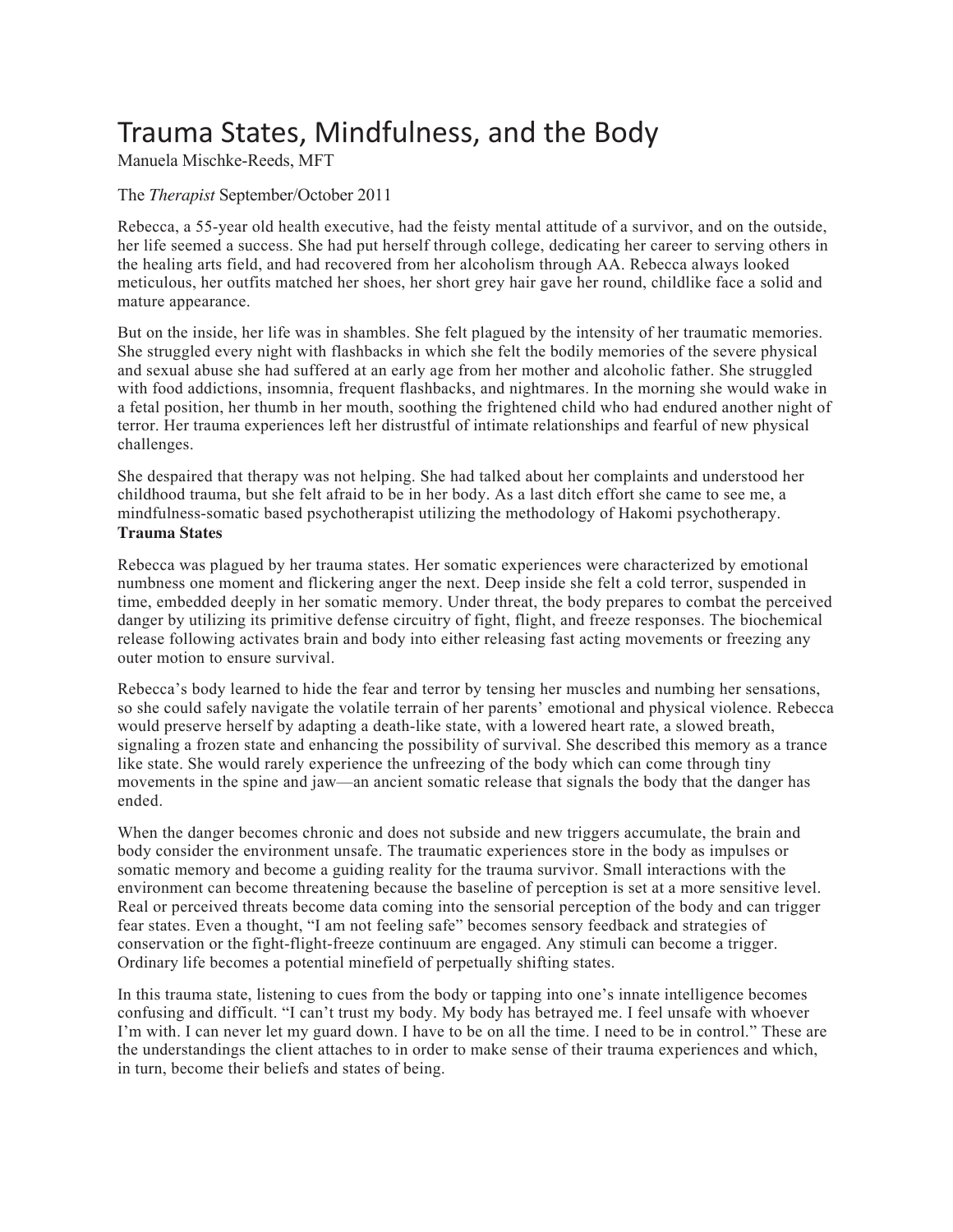### **Three Keys to Trauma Therapy**

Mindfulness awareness-in-relationship can play a significant role in the healing of traumatic experiences. I am proposing here a model of somatic self-inquiry based firmly in the safety of the therapeutic relationship. In my clinical experience, there are three key elements to successful trauma treatment no matter the theoretical orientation:

- 1. Educating clients on the effects of trauma
- 2. Guiding them into present body-mind experience and awareness of both traumatic and resource states
- 3. Providing a stable and safe therapeutic relationship that promotes curiosity and inquiry

# **Educating the Client**

"I always thought something was terribly wrong with me," Rebecca would often say. She had received many clinical labels to explain her wide range of confusing trauma symptoms—from depression to insomnia and anxiety. Addictions can become helpers in the struggle to appease depression and fear. Anxious or dissociative behaviors become part of life and substantially diminish any sense of wellbeing.

Educating the client about what happens in the trauma state is essential. It gives a map and a structure to the chaotic feeling inside, making visible the silent aspects of trauma: shame, fear, anxiety, worry, depression and addictions all make more sense as a result. "It's almost like the wrong turns I took after my trauma are intelligent, like my depression was trying to tell me that I needed help, that I could not do this alone," states Rebecca after I teach her what trauma looks like to most survivors.

## **Mindfulness, the Body, and Dual Awareness**

Robert's high paying career and an outwardly stable family life masked the deep suffering he felt everyday. Having been severely sexually and physically abused by a family member, he re-experienced the physical body memories frequently. He dealt with these intrusive memories by mistaking his anxiety for the need for more aliveness and excitement. He sought out peak experiences by acting out his sexual fantasies by having anonymous sex. His thrill-seeking made him vulnerable to re-enacting his trauma, a common feature with trauma clients.

Trauma clients can confuse true aliveness with what it means to wake up in their bodies. The pleasure– reward brain circuitry during peak experiences are intense and can condition the brain towards addictive behavior. The client can't discern the novel experience from true transformation and mindfulness is replaced by a state of confusion.

The more subtle and subdued colors of a mindful life feel boring and dull at first. Clients often report these moments as uninteresting, grey, or "nothing there." When I asked Robert to pay attention to a sensation he would report it as anxiety, a feeling in the body he knows well, but he couldn't feel anything else. "How about your belly, your legs?" I asked. "Oh, they are fine." He responded. "Yes, there is anxiety in the chest AND you have also the legs and belly, which feel fine. Can you notice that as well?

And can you stay with noticing them?" I asked.

This is mindfulness of the body. In this moment, Robert is creating a dual awareness, the capacity to be with two types of awareness of the body at once. He could notice a tight, anxious feeling in the chest and also move his awareness to the legs, which "felt fine," therefore shifting the locked and habitual awareness away from the compelling nature of anxiety. He relaxed the grip of his fight-flight-freeze response and stimulated the region of the brain in the prefrontal medial cortex that promotes integration and self-witnessing. In this mindful moment he was re-educating his body and brain about other possibilities. With this, he set into motion a shift in his body-belief: he could be with his anxiety and allow it to move through his body and not overwhelm him. Mindfulness becomes a way to slow down the body's reflexive responses, allowing the witnessing mind to participate in the present, and lessens the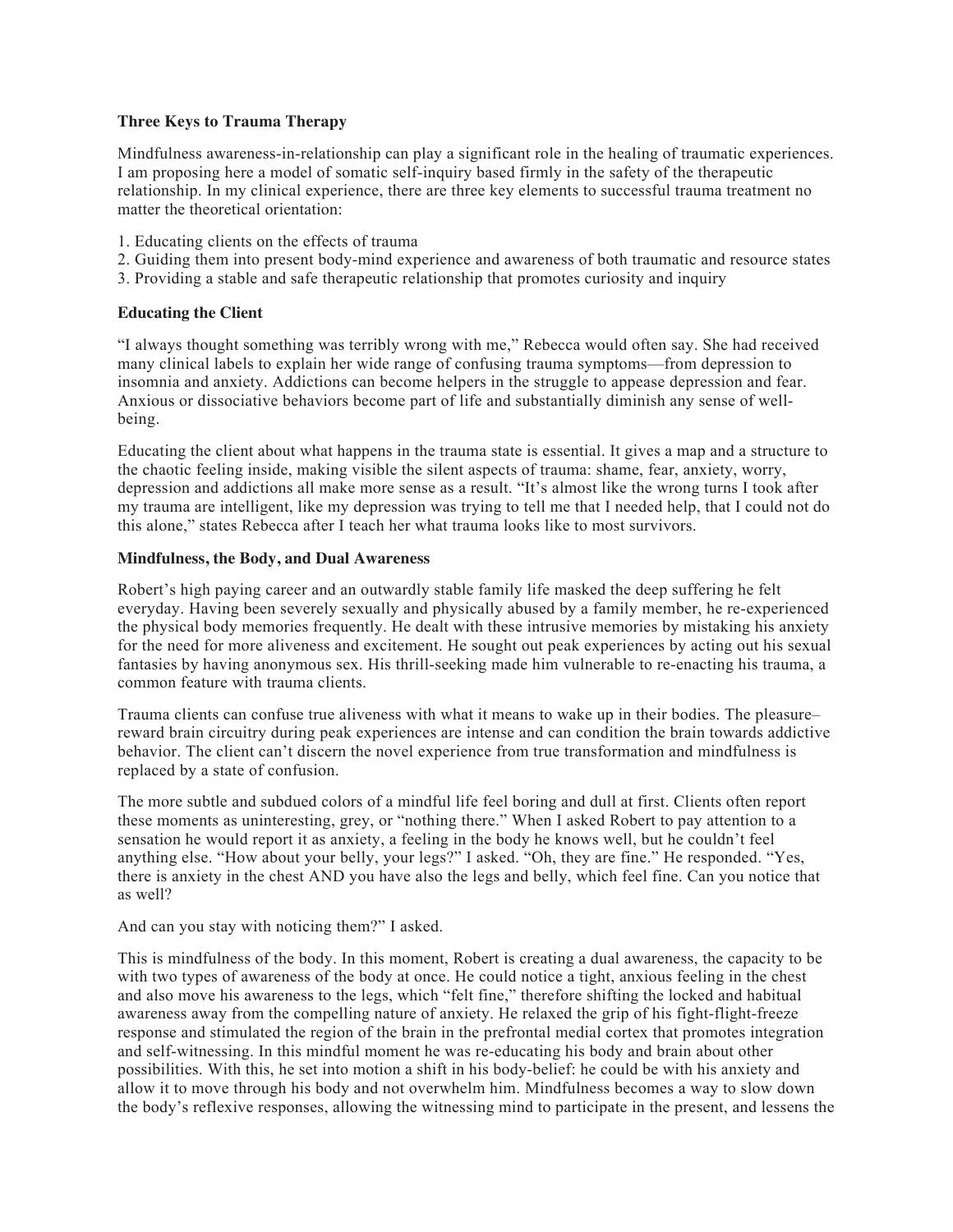intensity of anxiety.

A safe relationship with the therapist enables the client to arrive in the present and to slowly deconstruct an anxious, moment-to-moment experience of the body. When Robert remembered a fearful moment from the past and his breath accelerated, I calmly guided him: "You are breathing in the upper chest, notice that there is a rhythm to it, get a little curious on how the breath moves up and down. As you stay with that, notice also that you are here with me right now, a place you like to be."

In this instant the therapist gains access to the body's traumatic state by joining with it and gently widening the dual awareness to a more mindful exploration into the present. The fearful association of the past is now updated with the less charged moment of the present.

When top-down processing is impaired through trauma we can't think about our experience. We can't make sense of it and we can't move on. It's like being shut off from our own witnessing of ourselves. Mindful attention on a particular part of the body fosters the integrative and executive functions of the brain. The client gains influence over the trauma triggers and feels empowered. Through mindfulness the client discovers the option to have his/her attention stay, see and notice if the danger is real, right now, right here.

Repeated mindfulness practices and exercises train the state of self-inquiry and body participation needed to heal the trauma states. By enforcing this somatic circuitry of well being, the client can slowly gain a sense of control over the symptoms of trauma.

#### **Internalizing Safe Relationships**

Rebecca was going on a long plane trip. She was terrified of being enclosed in small spaces and was worried she was going to die. On past trips, her stomach would tie itself in knots, and she would grip the armrests so tightly her muscles would cramp. She would arrive at her destination drenched in sweat, disoriented, and exhausted. To make matters worse, her upcoming flight included three stops. That meant three take offs and three landings.

In therapy, we role-played her anxiety, preparing her through somatic techniques and other trauma techniques.

Sensing her hesitation the day before the trip, I wanted to give her a final, short message to remember. I told her: "We have rehearsed, practiced, and discussed all the possible scenarios of how this trip could go, but there are two things you must do. Whatever happens, make contact, and no matter how anxious you feel, reach out to someone, say your name, say something silly, it does not matter. Just reach out. Secondly," I continued, "move your body." She looked at me puzzled. "When you feel a slight frozenness come over you, move. Just move. Small or big movements, it does not matter, get up, go to the bathroom, but make yourself move."

These two short instructions counteract the immobility the trauma client feels when they re-activate, become emotional, or physically freeze, systematically relieving the traumatic state. Moving the body with even micro-movements and being aware of this movement is critical for relieving the frozen state. Reaching out to someone activates the ancient circuitry of attachment and connection and helps the client remember that she can be safe with another person.

Two days later I received an email from Rebecca with her account of the plane rides. On her first leg of the trip she was gripped with panic as she sat down. She remembered my instruction about connecting with someone and in terror turned to the gentleman next to her. In a harried voice, she blurted out how scared she was and that she felt utterly silly. To her surprise, he took her hand, smiled at her and told her that he was a retired air pilot, that she was safe and he was helping her through.

By her second flight she was equipped with some narrowly gained confidence. She sat next to a very anxious teenager who was so fearful she was throwing up. Faced with this intense moment, Rebecca